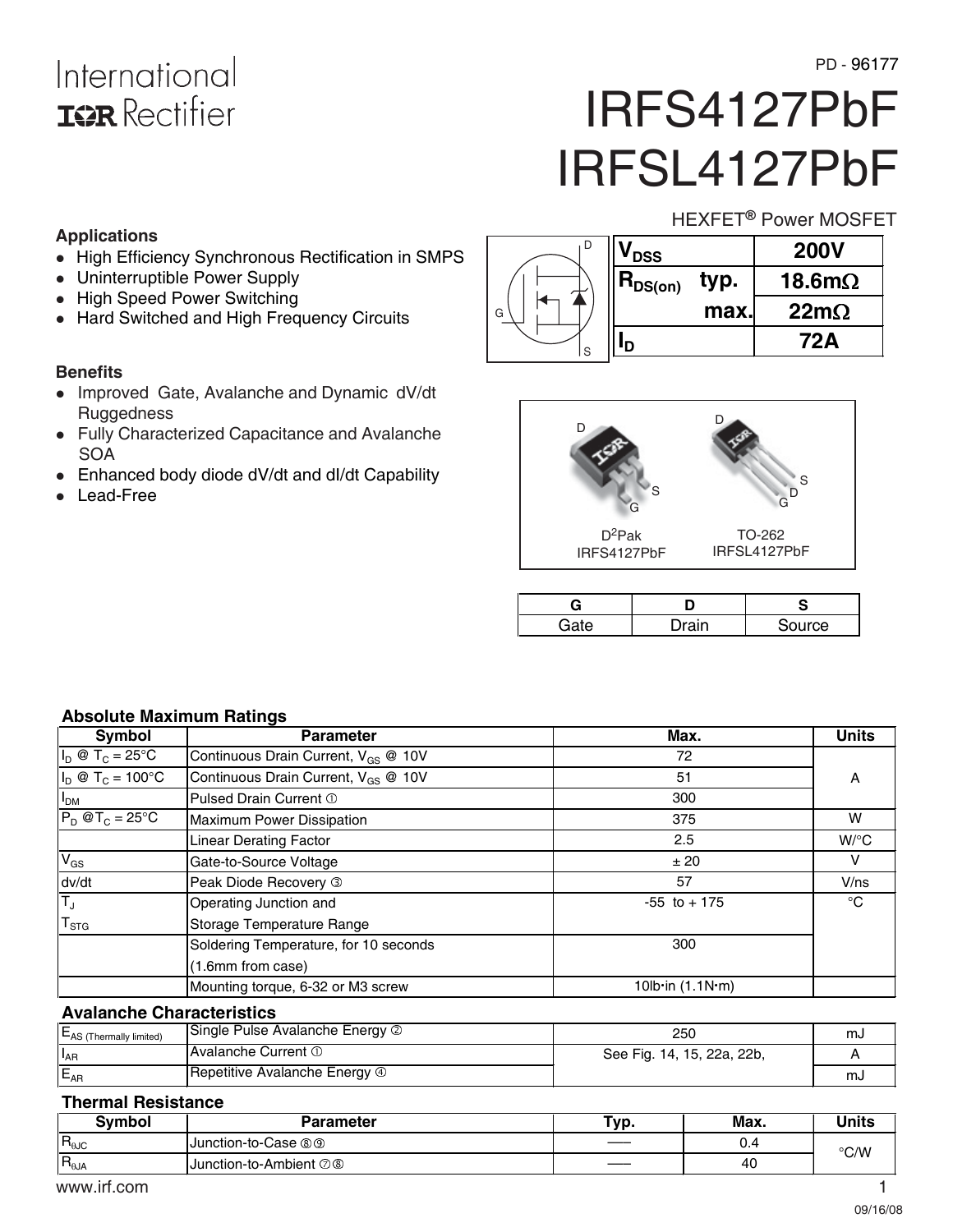## Static @ T<sub>J</sub> = 25°C (unless otherwise specified)

| Symbol                          | <b>Parameter</b>                     |                  | Min.   Typ.   Max. Units |        |    | <b>Conditions</b>                                     |
|---------------------------------|--------------------------------------|------------------|--------------------------|--------|----|-------------------------------------------------------|
| $V_{(BR)DSS}$                   | Drain-to-Source Breakdown Voltage    | 200              |                          |        |    | $V_{GS} = 0V$ , $I_D = 250 \mu A$                     |
| $\Delta V_{(BR)DSS}/\Delta T_J$ | Breakdown Voltage Temp. Coefficient  |                  | 0.23                     |        |    | $V^{\circ}C$ Reference to 25°C, $I_{D} = 5mA$         |
| $R_{DS(on)}$                    | Static Drain-to-Source On-Resistance |                  | 18.6                     | 22     |    | $m\Omega$ $V_{GS} = 10V$ , $I_D = 44A$ $\circledcirc$ |
| $V_{GS(th)}$                    | Gate Threshold Voltage               | 3.0 <sub>2</sub> |                          | 5.0    |    | $V_{DS} = V_{GS}$ , $I_D = 250 \mu A$                 |
| $I_{DSS}$                       | Drain-to-Source Leakage Current      |                  |                          | 20     |    | $V_{DS}$ = 200V, $V_{GS}$ = 0V                        |
|                                 |                                      |                  |                          | 250    | μA | $V_{DS}$ = 200V, $V_{GS}$ = 0V, $T_{J}$ = 125°C       |
| $I_{GSS}$                       | Gate-to-Source Forward Leakage       |                  |                          | 100    |    | $V_{GS}$ = 20V                                        |
|                                 | Gate-to-Source Reverse Leakage       |                  |                          | $-100$ | nA | $V_{GS}$ = -20V                                       |
| $R_{G(int)}$                    | Internal Gate Resistance             |                  | 3.0                      |        | Ω  |                                                       |

#### **Dynamic @ T<sub>J</sub> = 25°C (unless otherwise specified)**

| Symbol                             | <b>Parameter</b>                                             | Min. | ∣ Typ. I |     | Max. Units | <b>Conditions</b>                                   |
|------------------------------------|--------------------------------------------------------------|------|----------|-----|------------|-----------------------------------------------------|
| gfs                                | Forward Transconductance                                     | 79   |          |     | S.         | $V_{DS}$ = 50V, $I_D$ = 44A                         |
| $Q_g$                              | Total Gate Charge                                            |      | 100      | 150 |            | $I_{D} = 44A$                                       |
| $Q_{gs}$                           | Gate-to-Source Charge                                        |      | 30       |     | nC         | $V_{DS}$ = 100V                                     |
| $Q_{gd}$                           | Gate-to-Drain ("Miller") Charge                              |      | 31       |     |            | $V_{GS} = 10V \circledcirc$                         |
| $Q_{sync}$                         | Total Gate Charge Sync. $(Q_q - Q_{qd})$                     |      | 69       |     |            | $I_D = 44A$ , $V_{DS} = 0V$ , $V_{GS} = 10V$        |
| $t_{d(on)}$                        | Turn-On Delay Time                                           |      | 17       |     |            | $V_{DD} = 130V$                                     |
| $t_r$                              | <b>Rise Time</b>                                             |      | 18       |     |            | $I_D = 44A$                                         |
| $t_{d(\text{off})}$                | <b>Turn-Off Delay Time</b>                                   |      | 56       |     | ns         | $RG = 2.7\Omega$                                    |
| $t_f$                              | Fall Time                                                    |      | 22       |     |            | $V_{GS} = 10V \circledcirc$                         |
| $C_{\text{iss}}$                   | Input Capacitance                                            |      | 5380     |     |            | $V_{GS} = 0V$                                       |
| $C_{\rm oss}$                      | <b>Output Capacitance</b>                                    |      | 410      |     |            | $V_{DS} = 50V$                                      |
| $C_{\text{rss}}$                   | Reverse Transfer Capacitance                                 |      | 86       |     | рF         | $f = 1.0$ MHz (See Fig.5)                           |
| $\overline{C_{\rm oss}}$ eff. (ER) | Effective Output Capacitance (Energy Related) <sup>(6)</sup> |      | 360      |     |            | $V_{GS}$ = 0V, $V_{DS}$ = 0V to 160V © (See Fig.11) |
| $C_{\rm oss}$ eff. (TR)            | Effective Output Capacitance (Time Related) <sup>(3)</sup>   |      | 590      |     |            | $V_{GS}$ = 0V, $V_{DS}$ = 0V to 160V $\circ$        |

#### **Diode Characteristics**

| Symbol          | <b>Parameter</b>                 | Min. |     |     | Typ.   Max. Units | <b>Conditions</b>                                                    |
|-----------------|----------------------------------|------|-----|-----|-------------------|----------------------------------------------------------------------|
| Ils             | <b>Continuous Source Current</b> |      |     | 76  |                   | MOSFET symbol                                                        |
|                 | (Body Diode)                     |      |     |     | A                 | showing the                                                          |
| $I_{\text{SM}}$ | <b>Pulsed Source Current</b>     |      |     | 300 |                   | integral reverse<br>G)                                               |
|                 | (Body Diode)<br>- ①              |      |     |     |                   | p-n junction diode.                                                  |
| $V_{SD}$        | Diode Forward Voltage            |      |     | 1.3 |                   | $T_J = 25^{\circ}C$ , $I_S = 44A$ , $V_{GS} = 0V$ $\circledcirc$     |
| $t_{rr}$        | <b>Reverse Recovery Time</b>     |      | 136 |     |                   | $T_J = 25^{\circ}C$<br>$V_B = 100V,$                                 |
|                 |                                  |      | 139 |     | ns                | $T_{\text{J}} = 125^{\circ}$ C<br>$I_F = 44A$                        |
| $Q_{rr}$        | Reverse Recovery Charge          |      | 458 |     | nC                | $di/dt = 100A/\mu s$ $\circledcirc$<br>$T_J = 25^{\circ}C$           |
|                 |                                  |      | 688 |     |                   | $T_{\text{J}}$ = 125°C                                               |
| <b>FRRM</b>     | <b>Reverse Recovery Current</b>  |      | 8.3 |     | A                 | $T_1 = 25^{\circ}$ C                                                 |
| $t_{on}$        | Forward Turn-On Time             |      |     |     |                   | Intrinsic turn-on time is negligible (turn-on is dominated by LS+LD) |

#### Notes:

- $O$  Repetitive rating; pulse width limited by max. junction temperature.
- $\textcircled{1}$  Limited by T<sub>Jmax</sub>, starting T<sub>J</sub> = 25°C, L = 0.26mH  $R_G = 25\Omega$ ,  $I_{AS} = 44A$ ,  $V_{GS} = 10V$ . Part not recommended for use above this value .
- $\textcircled{3}$  I<sub>SD</sub> ≤ 44A, di/dt ≤ 760A/μs, V<sub>DD</sub> ≤ V<sub>(BR)DSS</sub>, T<sub>J</sub> ≤ 175°C.

Pulse width ≤ 400µs; duty cycle ≤ 2%.

- $\circled{C}_{\text{oss}}$  eff. (TR) is a fixed capacitance that gives the same charging time as  $C_{\text{oss}}$  while  $V_{DS}$  is rising from 0 to 80%  $V_{DSS}$ .
- $\circledR$  C<sub>oss</sub> eff. (ER) is a fixed capacitance that gives the same energy as  $C_{\text{oss}}$  while  $V_{DS}$  is rising from 0 to 80%  $V_{DSS}$ .
- When mounted on 1" square PCB (FR-4 or G-10 Material). For recom
- mended footprint and soldering techniques refer to application note #AN-994.
- $\circledR_\theta$  is measured at T<sub>J</sub> approximately 90°C

 $\circledR_{\theta$ J<sub>C</sub> value shown is at time zero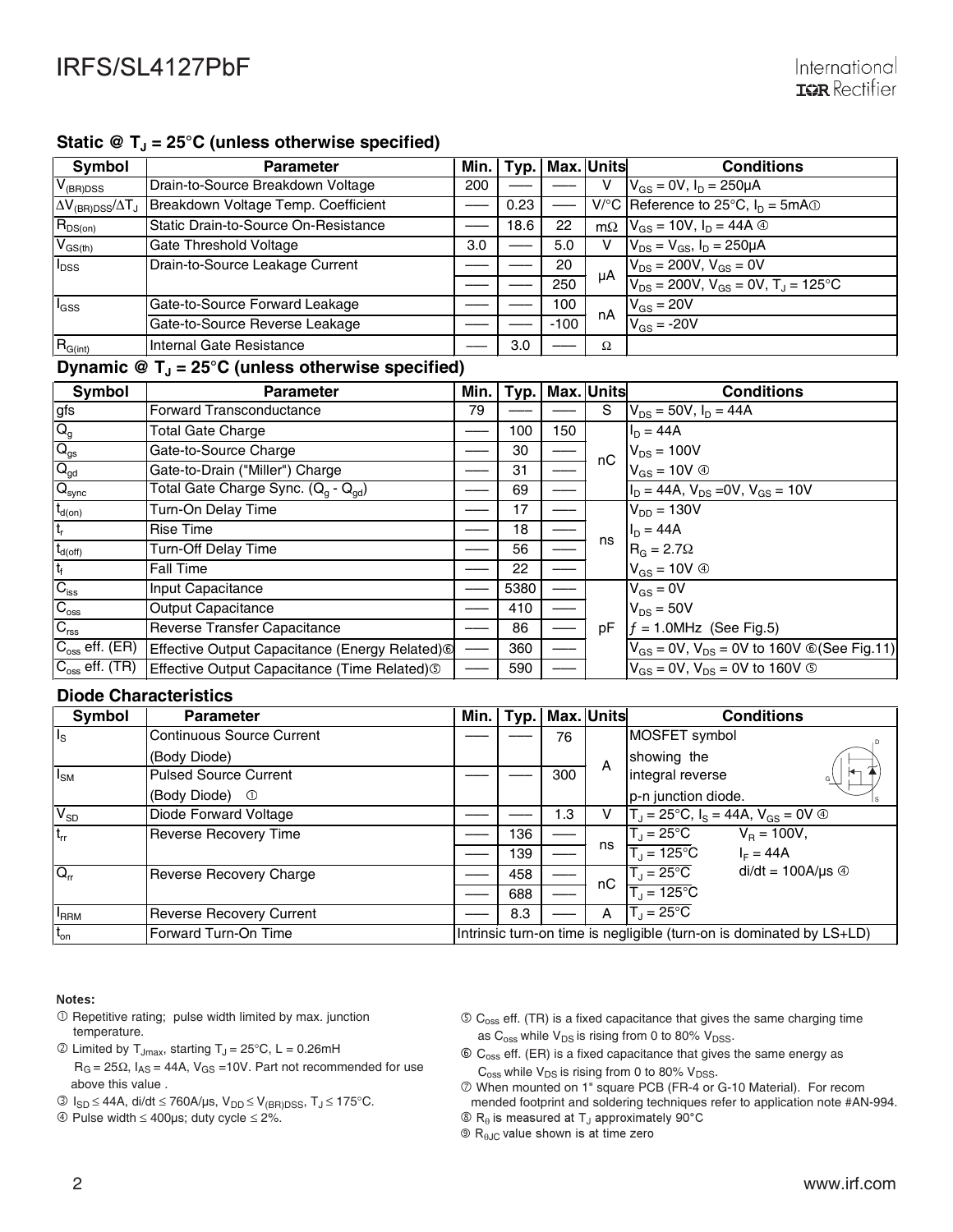## International **IGR** Rectifier









www.irf.com 3 **Fig 5.** Typical Capacitance vs. Drain-to-Source Voltage **Fig 6.** Typical Gate Charge vs. Gate-to-Source Voltage



**Fig 2.** Typical Output Characteristics



**Fig 3.** Typical Transfer Characteristics **Fig 4.** Normalized On-Resistance vs. Temperature

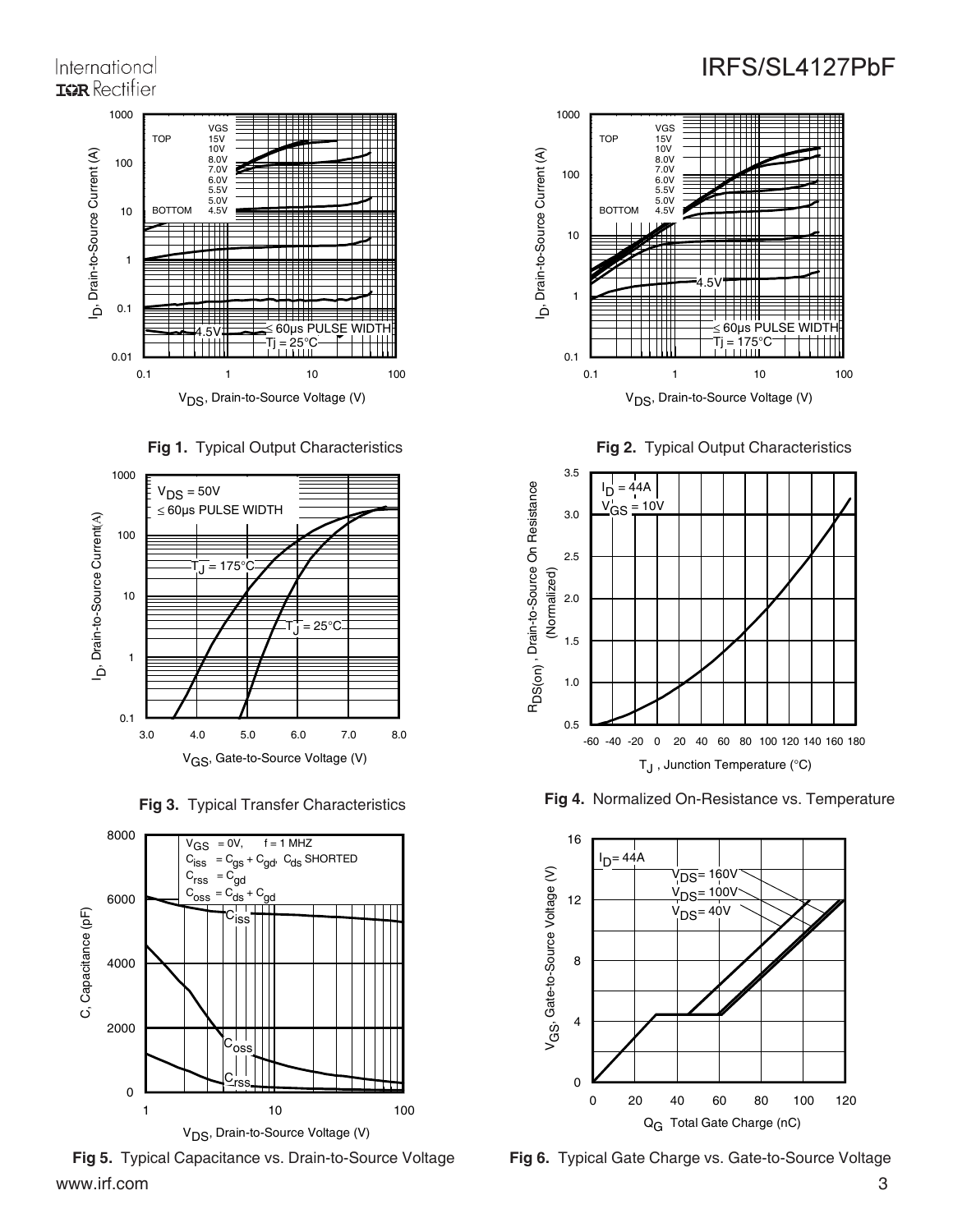







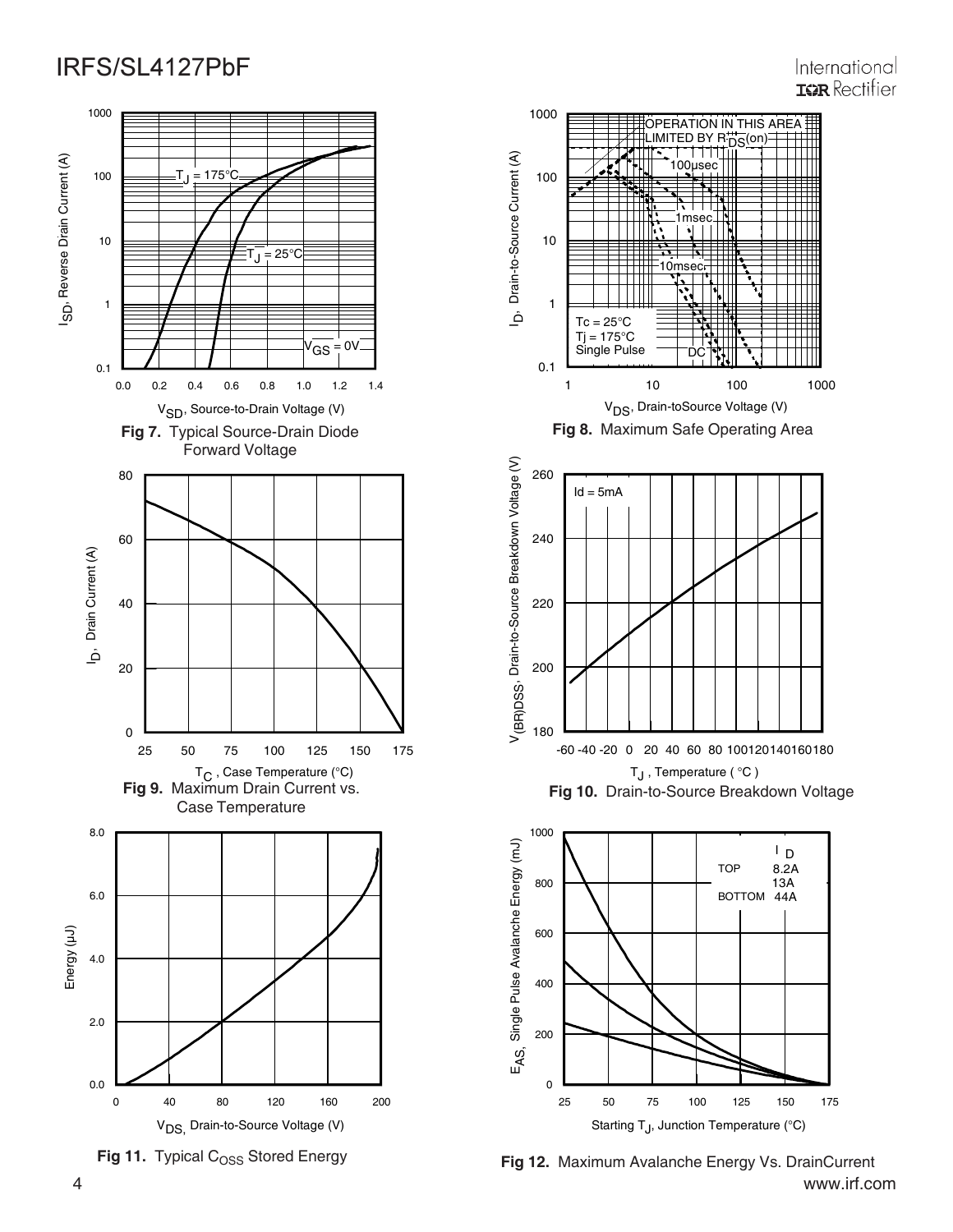## International **IGR** Rectifier



**Fig 13.** Maximum Effective Transient Thermal Impedance, Junction-to-Case



**Fig 14.** Typical Avalanche Current vs.Pulsewidth



www.irf.com 5 **Fig 15.** Maximum Avalanche Energy vs. Temperature

**Notes on Repetitive Avalanche Curves , Figures 14, 15: (For further info, see AN-1005 at www.irf.com)** 1. Avalanche failures assumption:

- Purely a thermal phenomenon and failure occurs at a temperature far in excess of  $T<sub>imax</sub>$ . This is validated for every part type.
- 2. Safe operation in Avalanche is allowed as long  $a s T_{jmax}$  is not exceeded.
- 3. Equation below based on circuit and waveforms shown in Figures 16a, 16b.
- 4.  $P_{D (ave)} =$  Average power dissipation per single avalanche pulse.
- 5. BV =  $Rated$  breakdown voltage (1.3 factor accounts for voltage increase during avalanche).
- 6.  $I_{av}$  = Allowable avalanche current.
- 7.  $\Delta T$  = Allowable rise in junction temperature, not to exceed  $T_{jmax}$  (assumed as 25°C in Figure 14, 15).
	- $t_{av}$  = Average time in avalanche.
	- D = Duty cycle in avalanche =  $t_{av}$  ·f
	- $Z_{thJC}(D, t_{av})$  = Transient thermal resistance, see Figures 13)

 $P_{D \text{ (ave)}} = 1/2 (1.3 \cdot B) \cdot I_{av} = \Delta T / Z_{thJC}$  $I_{\text{av}} = 2\Delta T / [1.3 \text{ BV Z}_{\text{th}}]$  $E_{AS (AR)} = P_{D (ave)} t_{av}$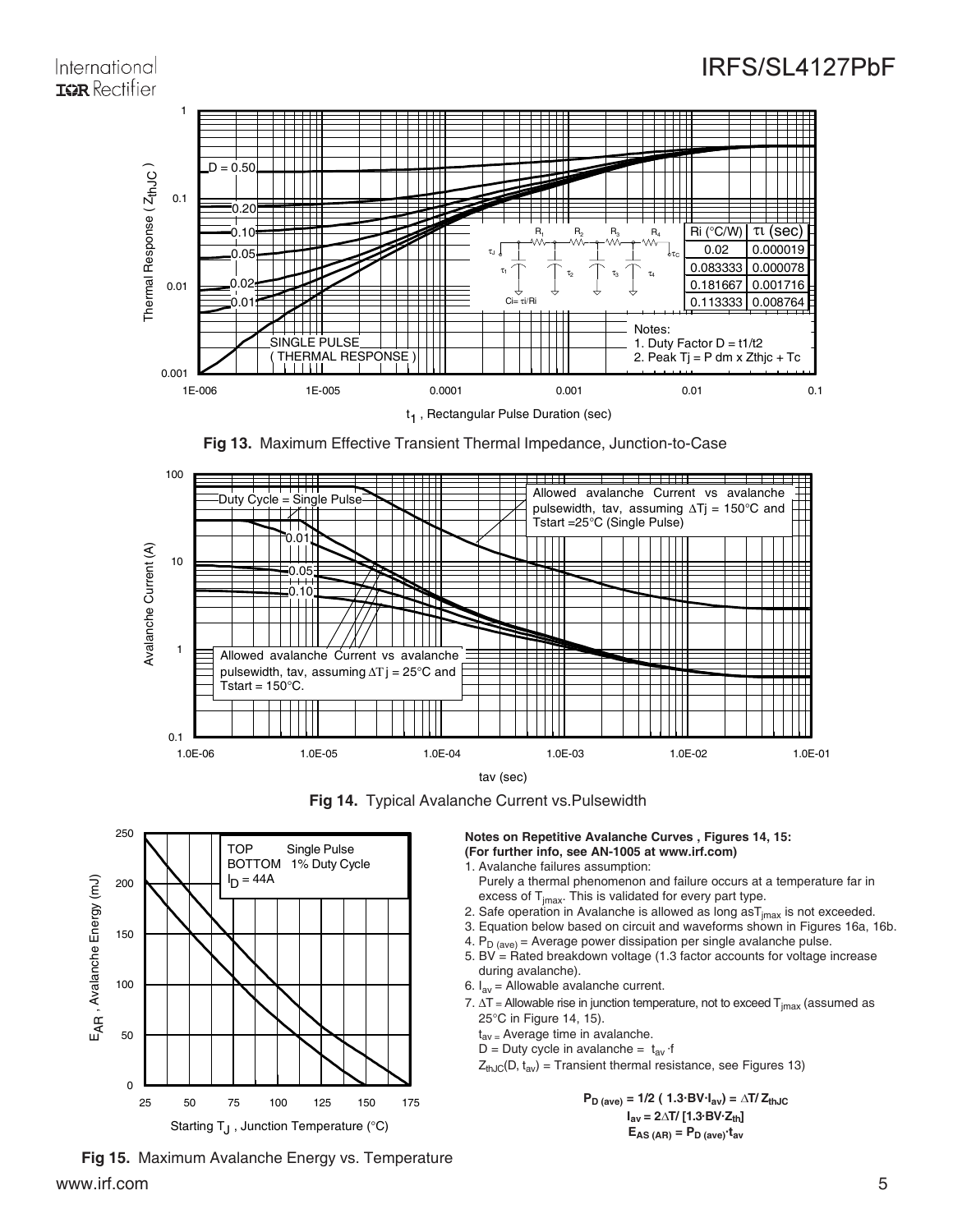-75 -50 -25 0 25 50 75 100 125 150 175 T<sub>J</sub>, Temperature (°C) 1.0 2.0 3.0 4.0 5.0 6.0 V G S(th) Gate threshold Voltage (V) D  $1.0A$ ים  $= 1.0$ m $A$ I  $250 \mu A$ 

 **Fig 16.** Threshold Voltage Vs. Temperature



**Fig. 18** - Typical Recovery Current vs. di<sub>f</sub>/dt **Fig. 19** - Typical Stored Charge vs. di<sub>f</sub>



**Fig. 20 - Typical Stored Charge vs. dif/dt** 



International

**Fig. 17 -** Typical R



ecovery Current vs. di<sub>f</sub>/dt **being a set of the Secovery Current vs. di<sub>f</sub>/dt Fig. 19** - Typical Stored Charge vs. di<sub>f</sub>/dt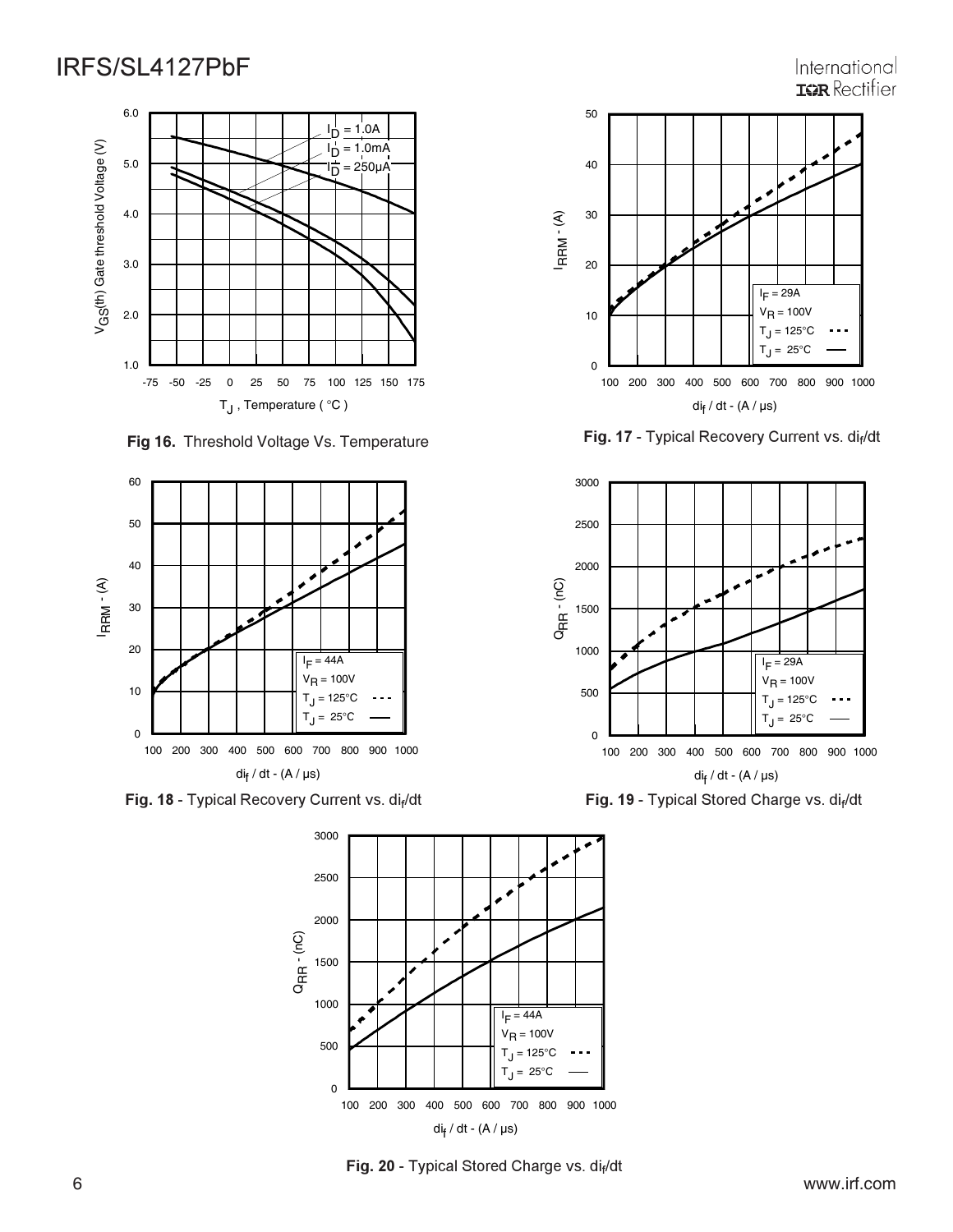## International **IGR** Rectifier



\*  $V_{GS}$  = 5V for Logic Level Devices







**Fig 23a.** Switching Time Test Circuit **Fig 23b.** Switching Time Waveforms



www.irf.com 7 **Fig 24a.** Gate Charge Test Circuit **Fig 24b.** Gate Charge Waveform www.irf.com



**Fig 22a.** Unclamped Inductive Test Circuit **Fig 22b.** Unclamped Inductive Waveforms



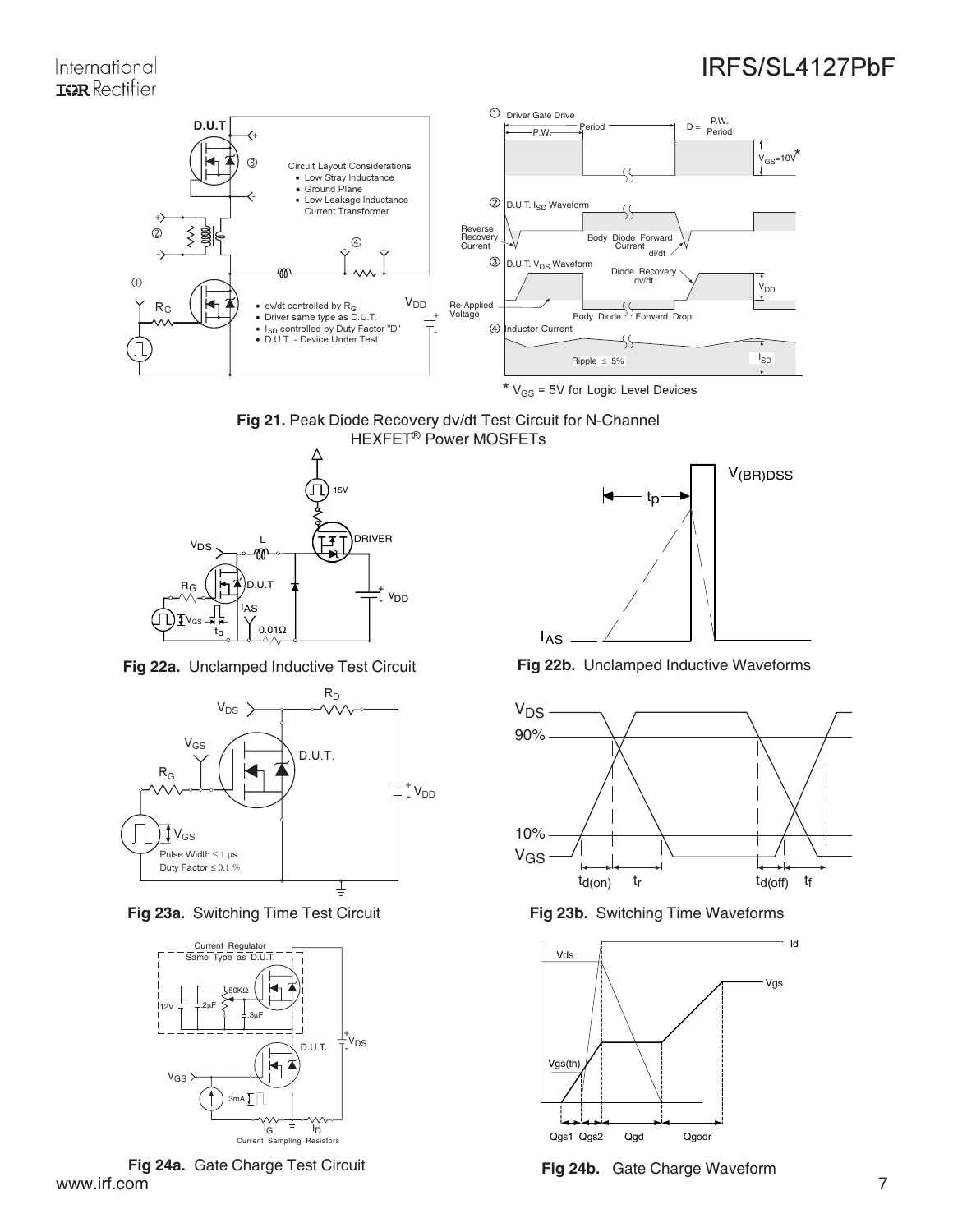## D<sup>2</sup>Pak (TO-263AB) Package Outline

Dimensions are shown in millimeters (inches)











- NOTES:
- 1. DIMENSIONING AND TOLERANCING PER ASME Y14.5M-1994
- 2. DIMENSIONS ARE SHOWN IN MILLIMETERS [INCHES].
- $\sqrt{3}$  dimension d & E do not include Mold Flash. Mold flash shall not exceed O.127 [.005"] PER SIDE. THESE DIMENSIONS ARE MEASURED AT THE OUTMOST<br>EXTREMES OF THE PLASTIC BODY AT DATUM H.

 $\sqrt{4}$  THERMAL PAD CONTOUR OPTIONAL WITHIN DIMENSION E, L1, D1 & E1.

- SUMENSION B1 AND C1 APPLY TO BASE METAL ONLY.
- 6. DATUM A & B TO BE DETERMINED AT DATUM PLANE H.
- 7. CONTROLLING DIMENSION: INCH.
- 8. OUTLINE CONFORMS TO JEDEC OUTLINE TO-263AB.

|                |       |                    | <b>DIMENSIONS</b> |               |                |  |
|----------------|-------|--------------------|-------------------|---------------|----------------|--|
| 00000          |       | <b>MILLIMETERS</b> |                   | <b>INCHES</b> | 20700          |  |
| L              | MIN.  | MAX.               | MIN.              | MAX.          |                |  |
| A              | 4.06  | 4.83               | .160              | .190          |                |  |
| A <sub>1</sub> | 0.00  | 0.254              | .000              | .010          |                |  |
| b              | 0.51  | 0.99               | .020              | .039          |                |  |
| b1             | 0.51  | 0.89               | .020              | .035          | 5              |  |
| b2             | 1,14  | 1,78               | .045              | .070          |                |  |
| b3             | 1.14  | 1.73               | .045              | .068          | 5              |  |
| $\mathbf{c}$   | 0.38  | 0.74               | .015              | .029          |                |  |
| c1             | 0.38  | 0.58               | .015              | .023          | 5              |  |
| c2             | 1.14  | 1.65               | .045              | .065          |                |  |
| D              | 8.38  | 9.65               | .330              | .380          | 3              |  |
| D <sub>1</sub> | 6.86  |                    | .270              |               | $\overline{4}$ |  |
| E              | 9.65  | 10.67              | .380              | .420          | 3,4            |  |
| E1             | 6.22  |                    | .245              |               | $\overline{4}$ |  |
| $\epsilon$     | 2.54  | <b>BSC</b>         | ,100              | <b>BSC</b>    |                |  |
| Н              | 14.61 | 15.88              | .575              | .625          |                |  |
| L              | 1,78  | 2.79               | .070              | .110          |                |  |
| L1             |       | 1.65               |                   | .066          | $\overline{4}$ |  |
| L2             | 1,27  | 1,78               |                   | .070          |                |  |
| L3             | 0.25  | <b>BSC</b>         | .010              | <b>BSC</b>    |                |  |
| L4             | 4.78  | 5.28               | .188              | .208          |                |  |

**LEAD ASSIGNMENTS** 

HEXFET  $1 - GATE$  $2, 4 - DRAIN$ <br> $3 - SOURCE$ 

IGBTs, CoPACK  $1 - GATE$ 

2,  $4 - \text{COLLECTOR}$ <br>3. - EMITTER

#### **DIODES**

 $1 - ANODF$ 4. CATHODE<br>3. - ANODE

\* PART DEPENDENT.

D<sup>2</sup>Pak (TO-263AB) Part Marking Information



Note: For the most current drawing please refer to IR website at http://www.irf.com/package/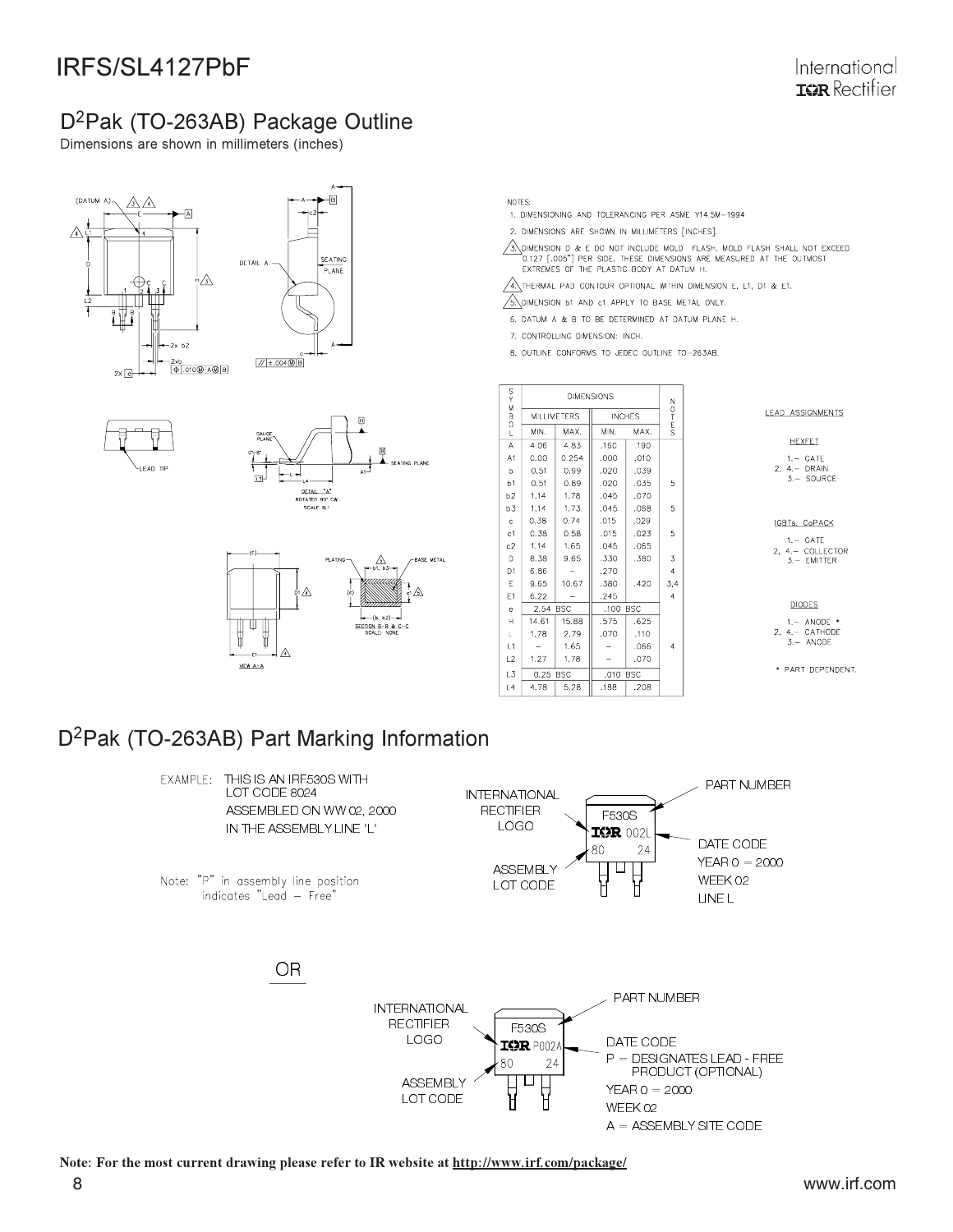## International **IGR** Rectifier TO-262 Package Outline

Dimensions are shown in millimeters (inches)



- NOTES:
- 1. DIMENSIONING AND TOLERANCING PER ASME Y14,5M-1994
- 2. DIMENSIONS ARE SHOWN IN MILLIMETERS [INCHES].
- $\sqrt{3}$ \DIMENSION D & E DO NOT INCLUDE MOLD FLASH, MOLD FLASH SHALL NOT EXCEED 0.127 [.005"] PER SIDE. THESE DIMENSIONS ARE MEASURED AT THE OUTMOST EXTREMES OF THE PLASTIC BODY.
- $\sqrt{4}$ . THERMAL PAD CONTOUR OPTIONAL WITHIN DIMENSION E, L1, D1 & E1.
- S. DIMENSION B1 AND c1 APPLY TO BASE METAL ONLY.
- 6. CONTROLLING DIMENSION: INCH.
- 7. OUTLINE CONFORM TO JEDEC TO-262 EXCEPT A1(max.), b(min.) AND D1(min.) WHERE DIMENSIONS DERIVED THE ACTUAL PACKAGE OUTLINE.

| S<br>Y         | <b>DIMENSIONS</b> |                                     |                    |      |                |  |
|----------------|-------------------|-------------------------------------|--------------------|------|----------------|--|
| Ń<br>B         |                   | <b>MILLIMETERS</b><br><b>INCHES</b> |                    |      | $0$ T E S      |  |
| o<br>L         | MIN.              | MAX.                                | MIN.               | MAX. |                |  |
| A              | 4.06              | 4.83                                | .160               | .190 |                |  |
| A1             | 2.03              | 3.02                                | .080               | .119 |                |  |
| p              | 0.51              | 0.99                                | .020               | .039 |                |  |
| b1             | 0.51              | 0.89                                | .020               | .035 | 5              |  |
| b <sub>2</sub> | 1.14              | 1.78                                | .045               | .070 |                |  |
| b3             | 1.14              | 1.73                                | .045               | .068 | 5              |  |
| $\mathbf{c}$   | 0.38              | 0.74                                | .015               | .029 |                |  |
| c1             | 0.38              | 0.58                                | .015               | .023 | 5              |  |
| c2             | 1.14              | 1.65                                | .045               | .065 |                |  |
| D              | 8.38              | 9.65                                | .330               | .380 | 3              |  |
| D <sub>1</sub> | 6.86              |                                     | .270               |      | $\overline{4}$ |  |
| Ε              | 9.65              | 10.67                               | .380               | .420 | 3,4            |  |
| E <sub>1</sub> | 6.22              |                                     | .245               |      | 4              |  |
| e              | 2.54              | <b>BSC</b>                          | ,100<br><b>BSC</b> |      |                |  |
| L              | 13.46             | 14.10                               | .530               | .555 |                |  |
| L1             |                   | 1,65                                |                    | .065 | 4              |  |
| L2             | 3.56              | 3,71                                | .140               | .146 |                |  |

#### LEAD ASSIGNMENTS

IRFS/SL4127PbF

#### **HEXFET**  $1 - GATE$

 $2. -$  DRAIN<br>3. - SOURCE  $4 - DRAIN$ 

#### IGBTs, CoPACK

- $1. \ \ \mathsf{GATE}$
- 2. = COLLECTOR<br>3. = EMITTER<br>4. = COLLECTOR
- 

## **TO-262 Part Marking Information**



Note: For the most current drawing please refer to IR website at http://www.irf.com/package/ www.irf.com

SECTION B-B & C<br>SCALE: NONE